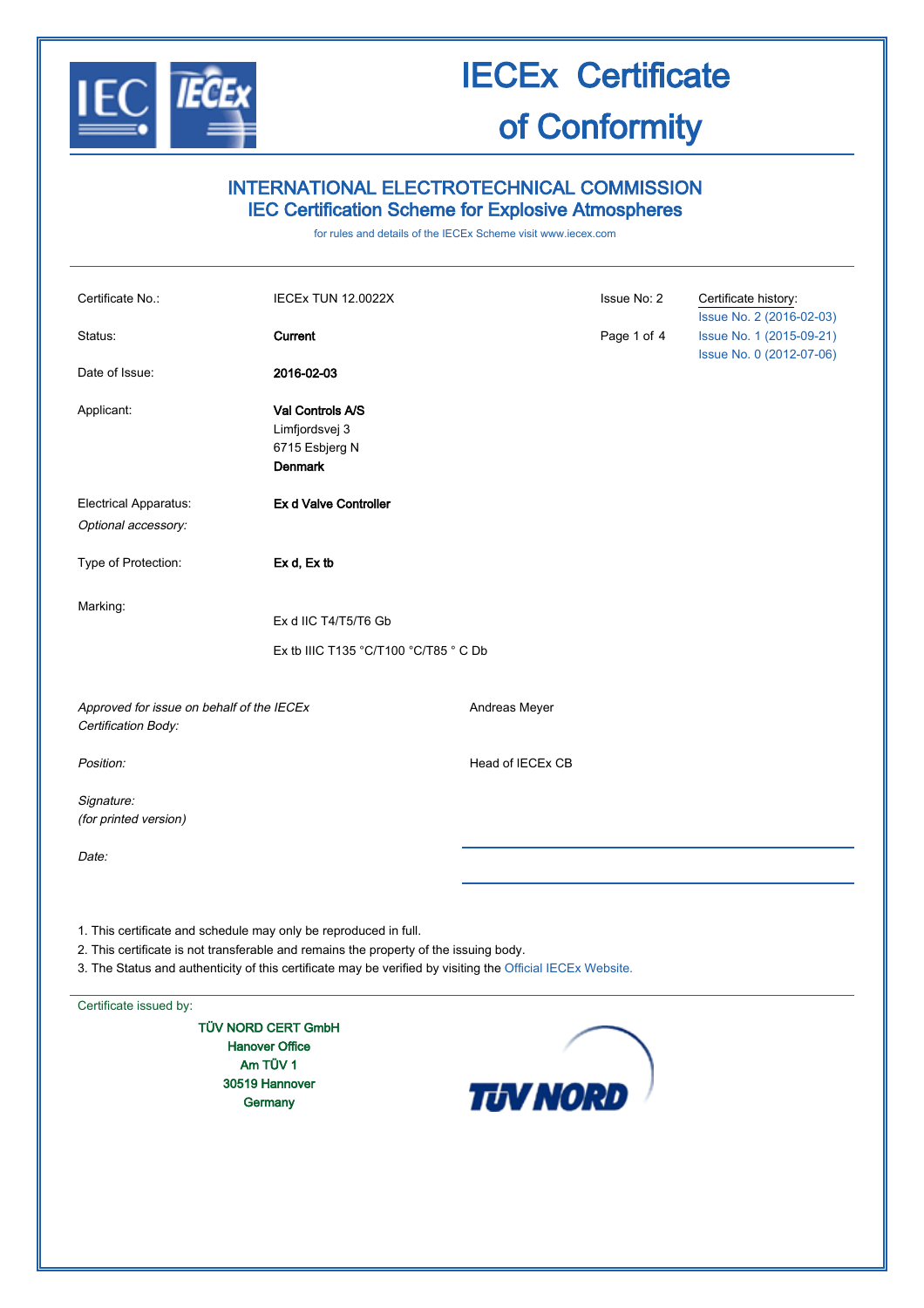

| Certificate No: | <b>IECEX TUN 12.0022X</b>                                              | Issue No: 2 |
|-----------------|------------------------------------------------------------------------|-------------|
| Date of Issue:  | 2016-02-03                                                             | Page 2 of 4 |
| Manufacturer:   | Val Controls A/S<br>Limfjordsvej 3<br>6715 Esbjerg N<br><b>Denmark</b> |             |

Additional Manufacturing location(s):

This certificate is issued as verification that a sample(s), representative of production, was assessed and tested and found to comply with the IEC Standard list below and that the manufacturer's quality system, relating to the Ex products covered by this certificate, was assessed and found to comply with the IECEx Quality system requirements. This certificate is granted subject to the conditions as set out in IECEx Scheme Rules, IECEx 02 and Operational Documents as amended.

### STANDARDS:

The electrical apparatus and any acceptable variations to it specified in the schedule of this certificate and the identified documents, was found to comply with the following standards:

| IEC 60079-0: 2011<br>Edition:6.0      | Explosive atmospheres - Part 0: General requirements                                 |
|---------------------------------------|--------------------------------------------------------------------------------------|
| IEC 60079-1 : 2014-06<br>Edition: 7.0 | Explosive atmospheres - Part 1: Equipment protection by flameproof enclosures "d"    |
| IEC 60079-31 : 2013<br>Edition:2      | Explosive atmospheres - Part 31: Equipment dust ignition protection by enclosure "t" |

This Certificate does not indicate compliance with electrical safety and performance requirements other than those expressly included in the

Standards listed above.

### TEST & ASSESSMENT REPORTS:

A sample(s) of the equipment listed has successfully met the examination and test requirements as recorded in

Test Report:

[DE/TUN/ExTR12.0025/01](http://iecex.iec.ch/iecex/IECExWeb.nsf/ExTRNumber/DE/TUN/ExTR12.0025/01?OpenDocument)

Quality Assessment Report:

[DE/TUN/QAR11.0006/03](http://iecex.iec.ch/iecex/IECExWeb.nsf/QARNumber/DE/TUN/QAR11.0006/03?OpenDocument)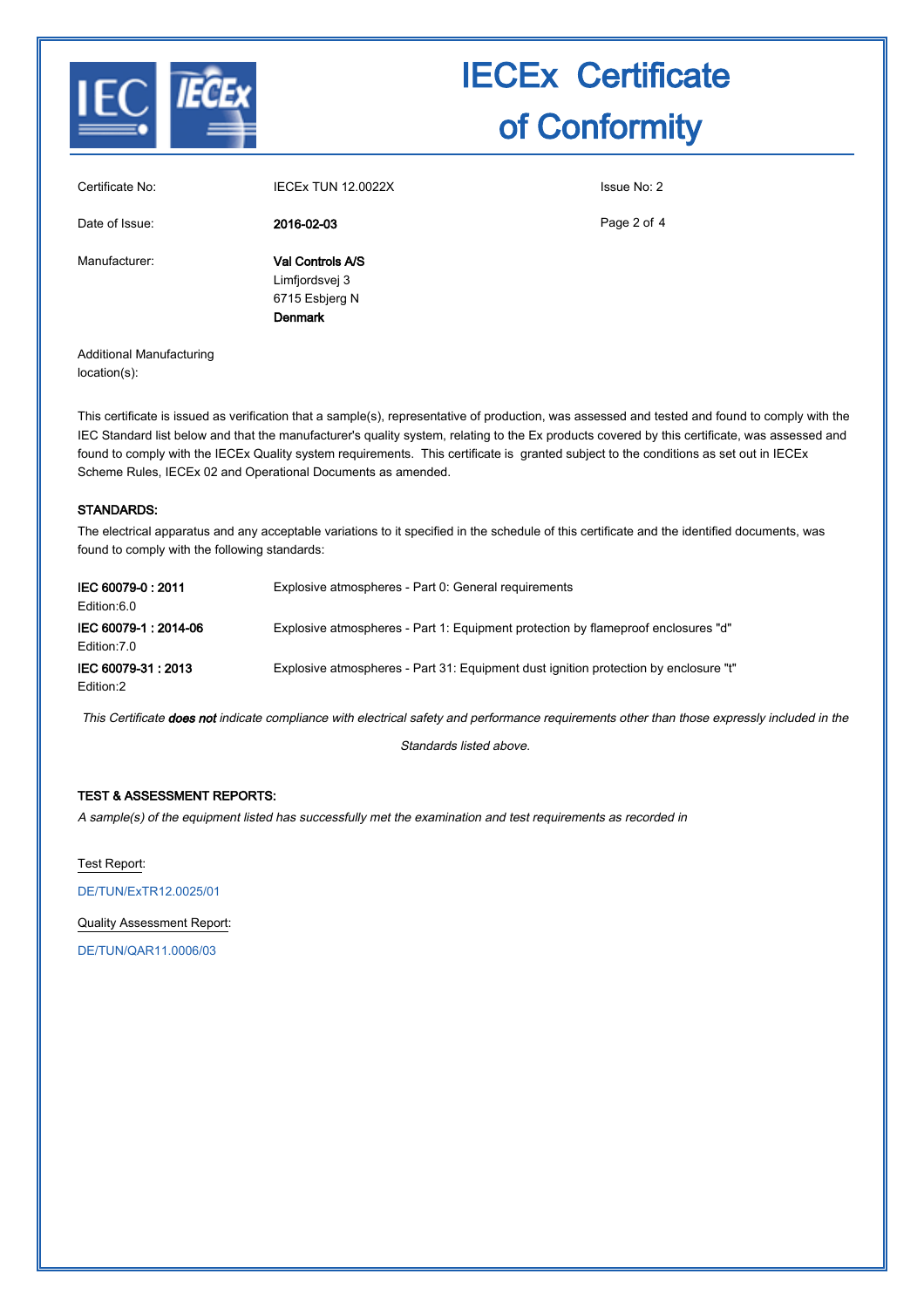

Page 3 of 4

Certificate No: IECEx TUN 12.0022X Issue No: 2 Date of Issue: 2016-02-03 Schedule

### EQUIPMENT:

Equipment and systems covered by this certificate are as follows:

Ex d Valve Controller type IXX24-AF is an electronic programmable Valve Controller built into an Ex d enclosure. The Valve Controller is available in different versions. Hardware is identical for all versions, only difference is the software. Software type is defined by the "XX" in type designation.

### CONDITIONS OF CERTIFICATION: YES as shown below:

- 1. Only suitable certified cable glands may be used.
- 2. The permissible ambient temperature ranges have to be taken from the following table:

|               | ambient temperature range |
|---------------|---------------------------|
| Marking with: |                           |
| T6 / T85 °C   | -40 °C to +40 °C          |
| T5 / T100 °C  | -40 °C to +65 °C          |
| T4 / T135 °C  | -40 °C to +85 °C          |